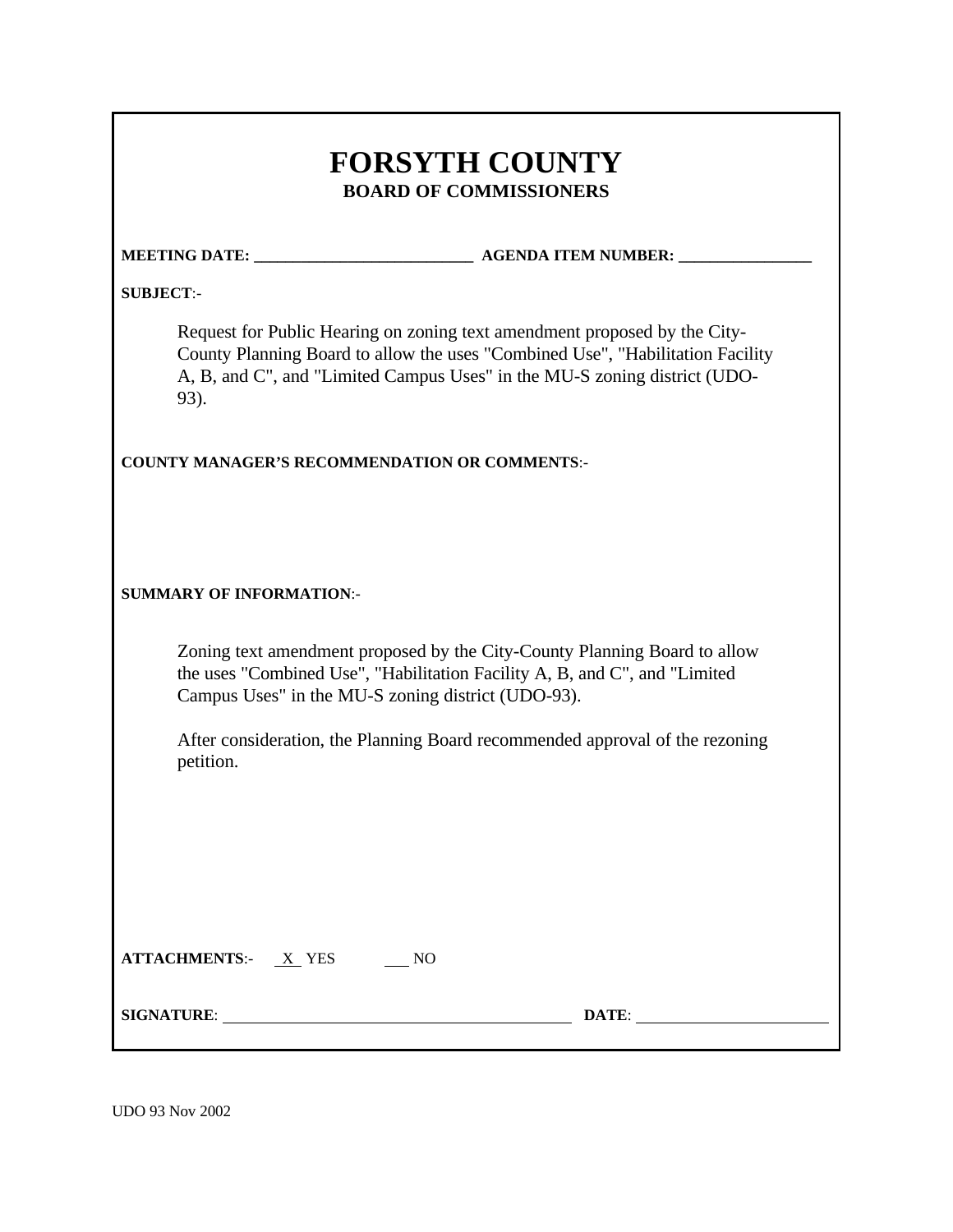# **ACTION REQUEST FORM**

**DATE:** November 20, 2002 **TO**: The Honorable Mayor and Board of Aldermen **FROM**: A. Paul Norby, AICP, Director of Planning

#### **BOARD ACTION REQUEST**:

Request for Public Hearing on zoning text amendment proposed by the City-County Planning Board to allow the uses "Combined Use", "Habilitation Facility A, B, and C", and "Limited Campus Uses" in the MU-S zoning district (UDO-93).

### **SUMMARY OF INFORMATION**:

Zoning text amendment proposed by the City-County Planning Board to allow the uses "Combined Use", "Habilitation Facility A, B, and C", and "Limited Campus Uses" in the MU-S zoning district (UDO-93).

#### **PLANNING BOARD ACTION**:

| <b>MOTION ON PETITION: APPROVAL</b> |                     |
|-------------------------------------|---------------------|
| FOR:                                | <i>UNANIMOUS</i>    |
| <b>AGAINST:</b>                     | <b>NONE</b>         |
| <b>SITE PLAN ACTION:</b>            | <b>NOT REQUIRED</b> |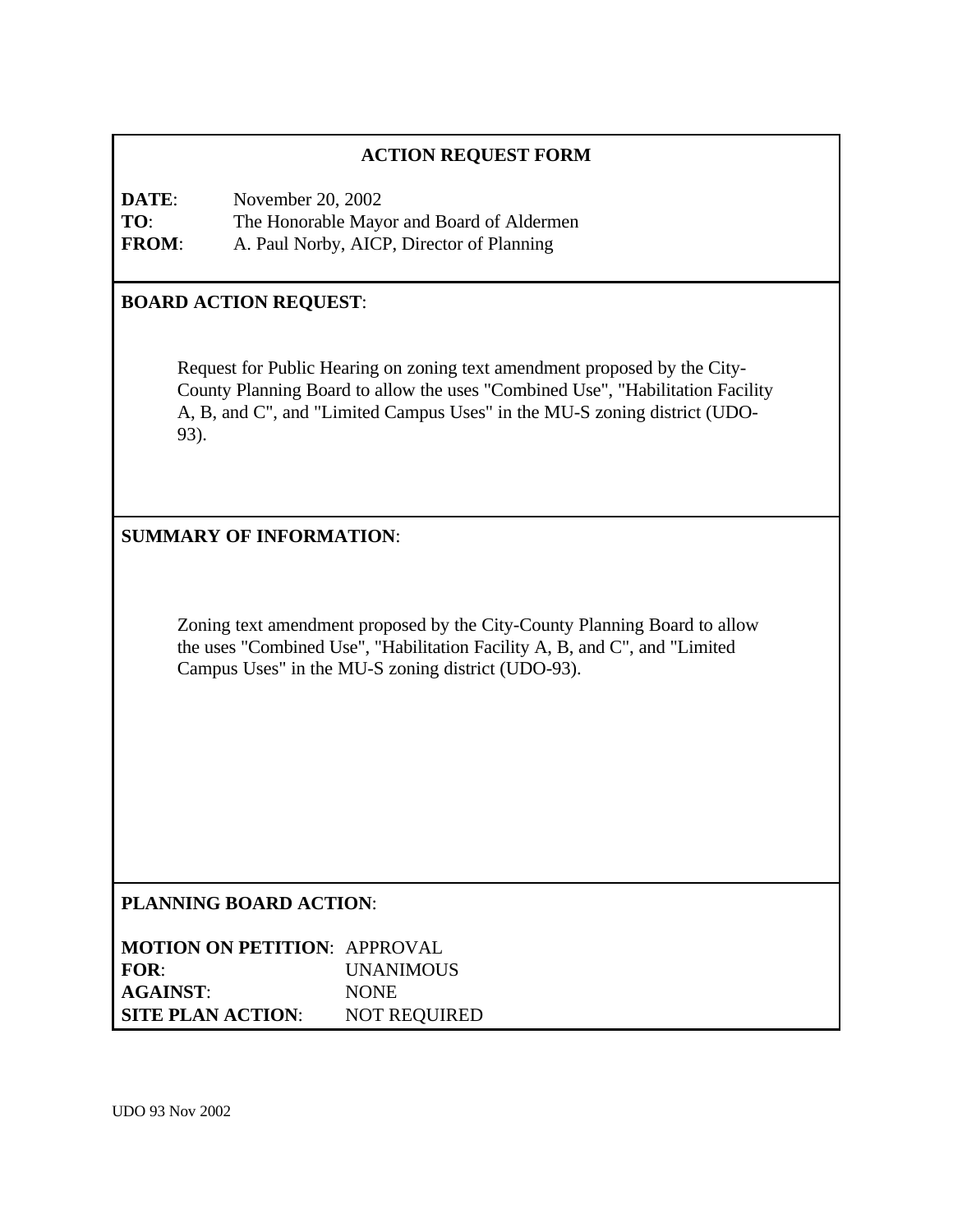### **STAFF REPORT**

**DOCKET #**: UDO-93 **STAFF**: Suzy Gallaway

### **REQUEST**

Text amendment proposed by proposed by the City-County Planning Board to allow the uses "Combined Use", "Habilitation Facility A, B, and C", and "Limited Campus Uses" in the MU-S zoning district as uses by right.

### **BACKGROUND**

The proposed text amendment was submitted by the City-County Planning Board to allow the uses "Combined Use", "Habilitation Facility A, B, and C", and "Limited Campus Uses" in the MU-S zoning district as uses by right. Recently this district was amended to alter the required setbacks, minimum site size, and permitted uses in order to make the district more usable.

### **ANALYSIS**

MU-S was recently amended to make it a more usable district. Several uses were added to the list of permitted uses in the district. However, it was recently discovered that a key mixed-use district use was left out. The use "Combined Use" is inherent to the concept of a mixed-use district. It allows for the traditional mixture of a retail use on one level and a residential use on another level of a building. While reviewing the addition of "Combined Use" to the district staff reviewed other uses to determine whether others should also be added at this time. "Habilitation Facility A, B, and C", and "Limited Campus Uses" were also deemed to be appropriate for the MU-S district.

#### **RECOMMENDATION**

Staff recommends **APPROVAL**.

Suzy Gallaway presented the staff report.

#### **PUBLIC HEARING**

FOR: None

AGAINST: None

#### **WORK SESSION**

MOTION: Arnold King moved approval of the zoning text amendment. SECOND: Jerry Clark

UDO 93 Nov 2002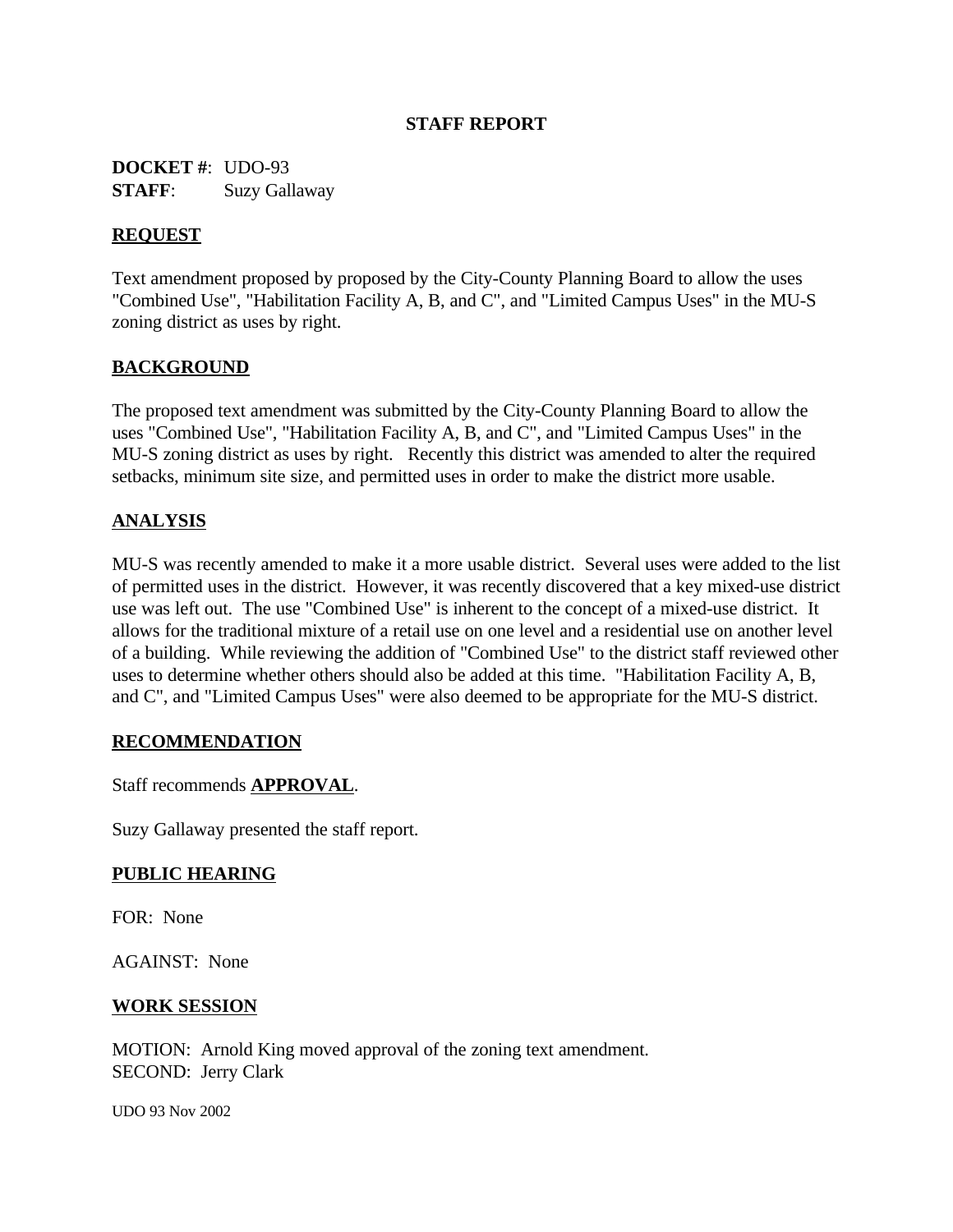VOTE:

FOR: Avant, Bost, Clark, Doyle, Folan, Glenn, King, Powell AGAINST: None EXCUSED: None

A. Paul Norby, AICP Director of Planning

\_\_\_\_\_\_\_\_\_\_\_\_\_\_\_\_\_\_\_\_\_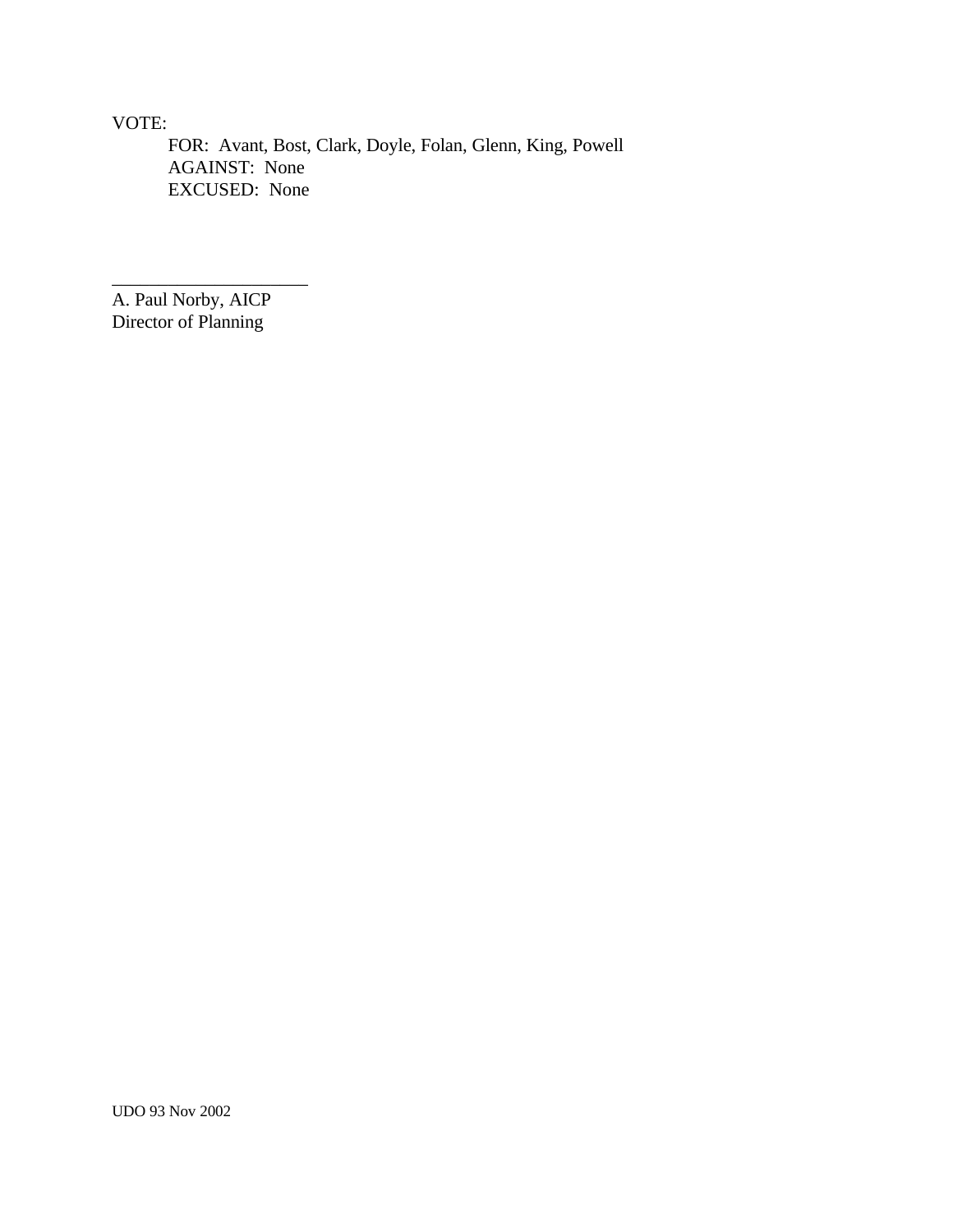Be it resolved, by the Board of Commissioners of Forsyth County, North Carolina, that the *Unified Development Ordinances* (UDO) is hereby amended as follows:

Section 1. Table 2.6 "Permitted Uses", Article II, "Zoning Districts, Official Zoning Maps, and Uses" of Chapter B "Zoning," is hereby amended by adding a "Z" under the MU-S column for the following uses: "Combined Use", "Habilitation Facility A, B, and C", and "Limited Campus Uses". All applicable conditions referenced in the "CONDS" column shall apply.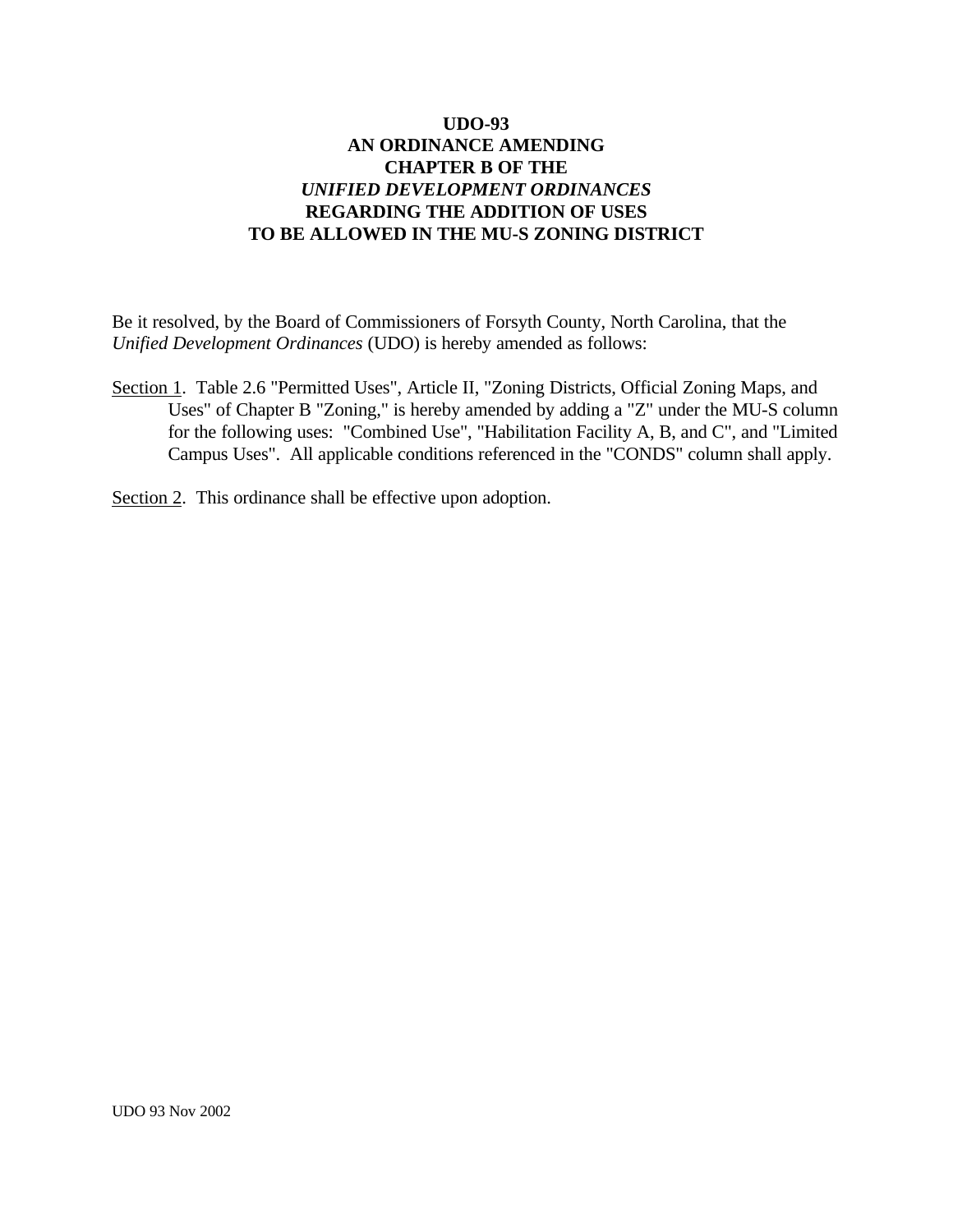Be it resolved, by the Board of Aldermen of Winston-Salem, North Carolina, that the *Unified Development Ordinances* (UDO) is hereby amended as follows:

Section 1. Table 2.6 "Permitted Uses", Article II, "Zoning Districts, Official Zoning Maps, and Uses" of Chapter B "Zoning," is hereby amended by adding a "Z" under the MU-S column for the following uses: "Combined Use", "Habilitation Facility A, B, and C", and "Limited Campus Uses". All applicable conditions referenced in the "CONDS" column shall apply.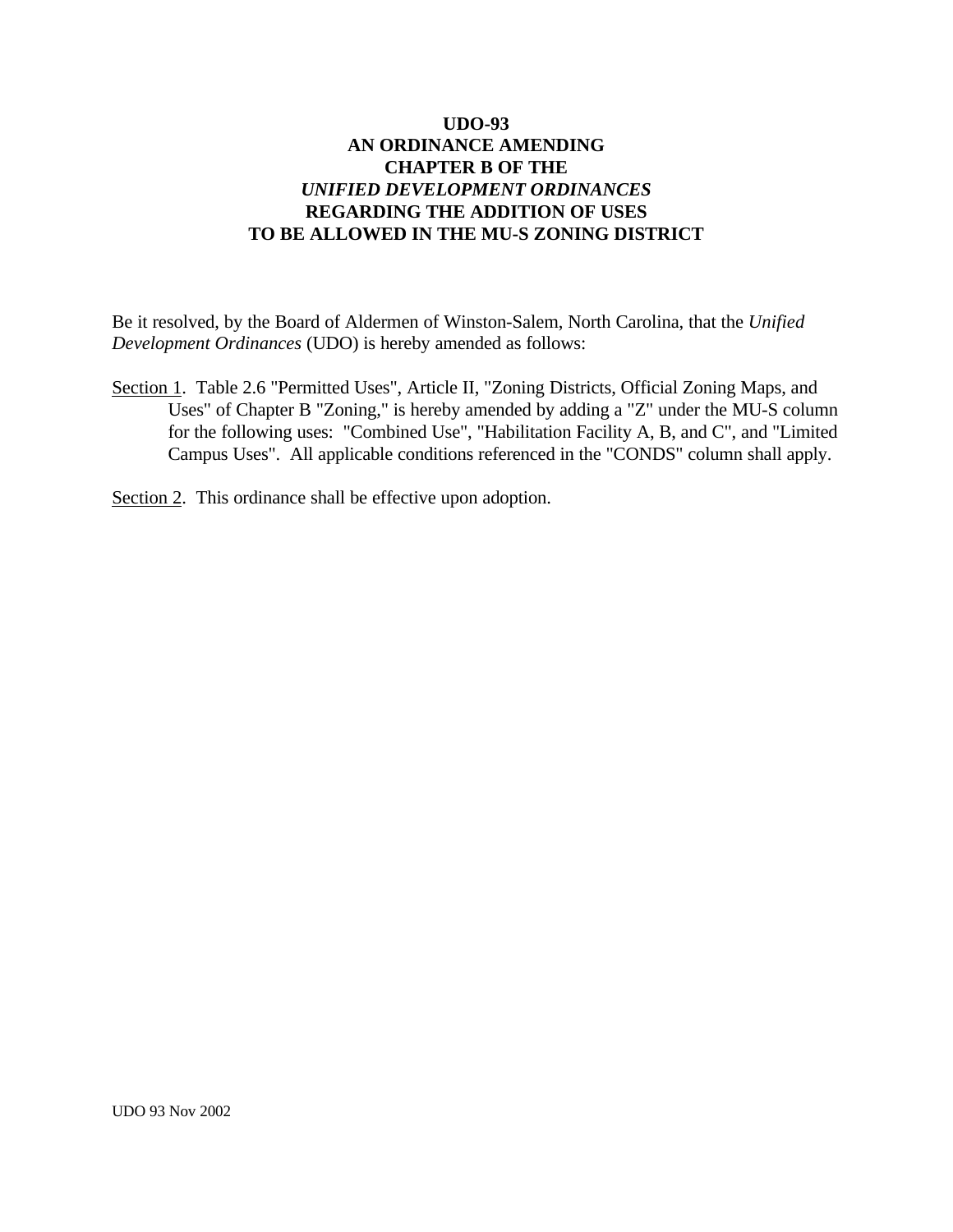Be it resolved, by the Board of Aldermen of the Town of Kernersville, North Carolina, that the *Unified Development Ordinances* (UDO) is hereby amended as follows:

Section 1. Table 2.6 "Permitted Uses", Article II, "Zoning Districts, Official Zoning Maps, and Uses" of Chapter B "Zoning," is hereby amended by adding a "Z" under the MU-S column for the following uses: "Combined Use", "Habilitation Facility A, B, and C", and "Limited Campus Uses". All applicable conditions referenced in the "CONDS" column shall apply.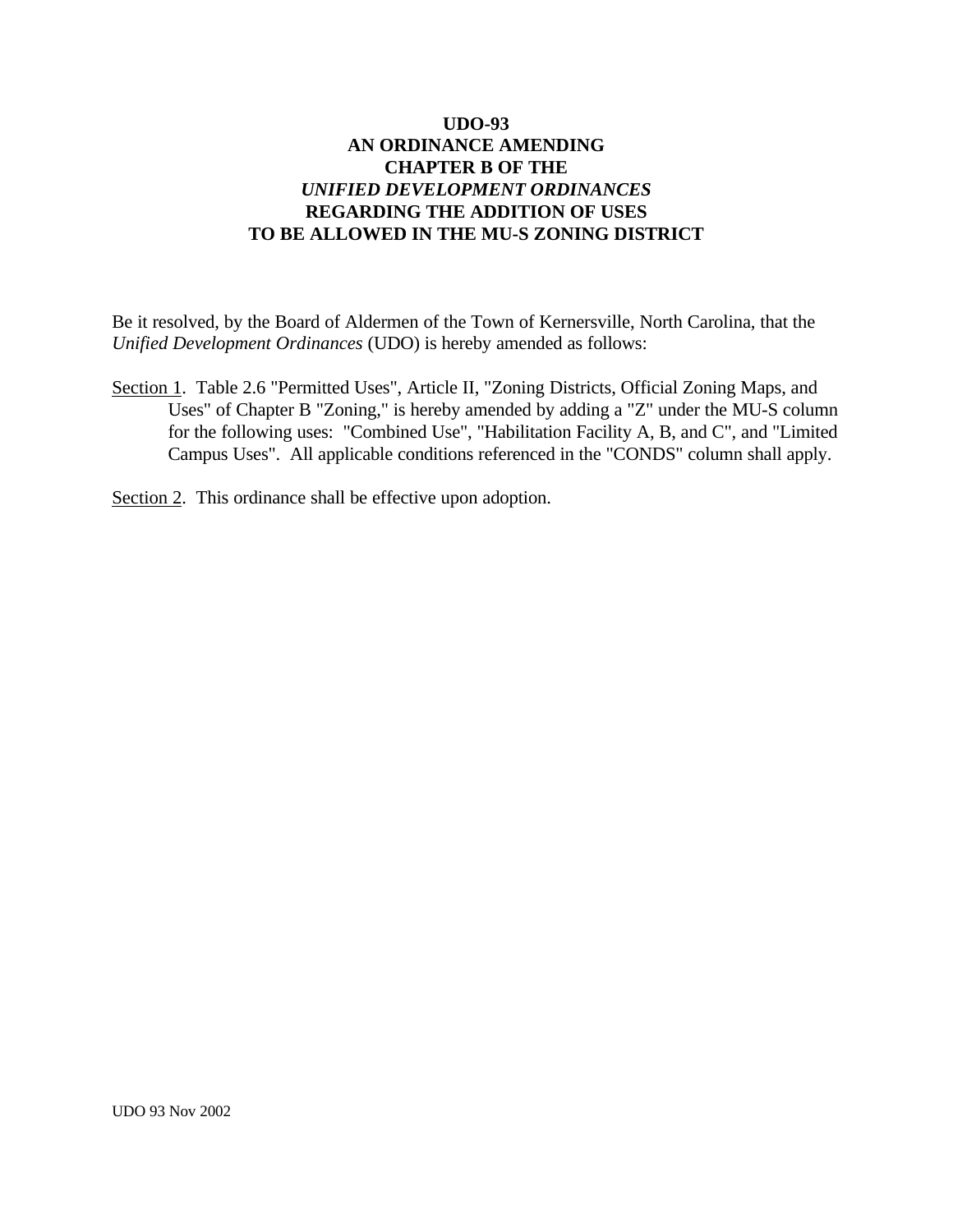Be it resolved, by the Village Council of the Village of Clemmons, North Carolina, that the *Unified Development Ordinances* (UDO) is hereby amended as follows:

Section 1. Table 2.6 "Permitted Uses", Article II, "Zoning Districts, Official Zoning Maps, and Uses" of Chapter B "Zoning," is hereby amended by adding a "Z" under the MU-S column for the following uses: "Combined Use", "Habilitation Facility A, B, and C", and "Limited Campus Uses". All applicable conditions referenced in the "CONDS" column shall apply.